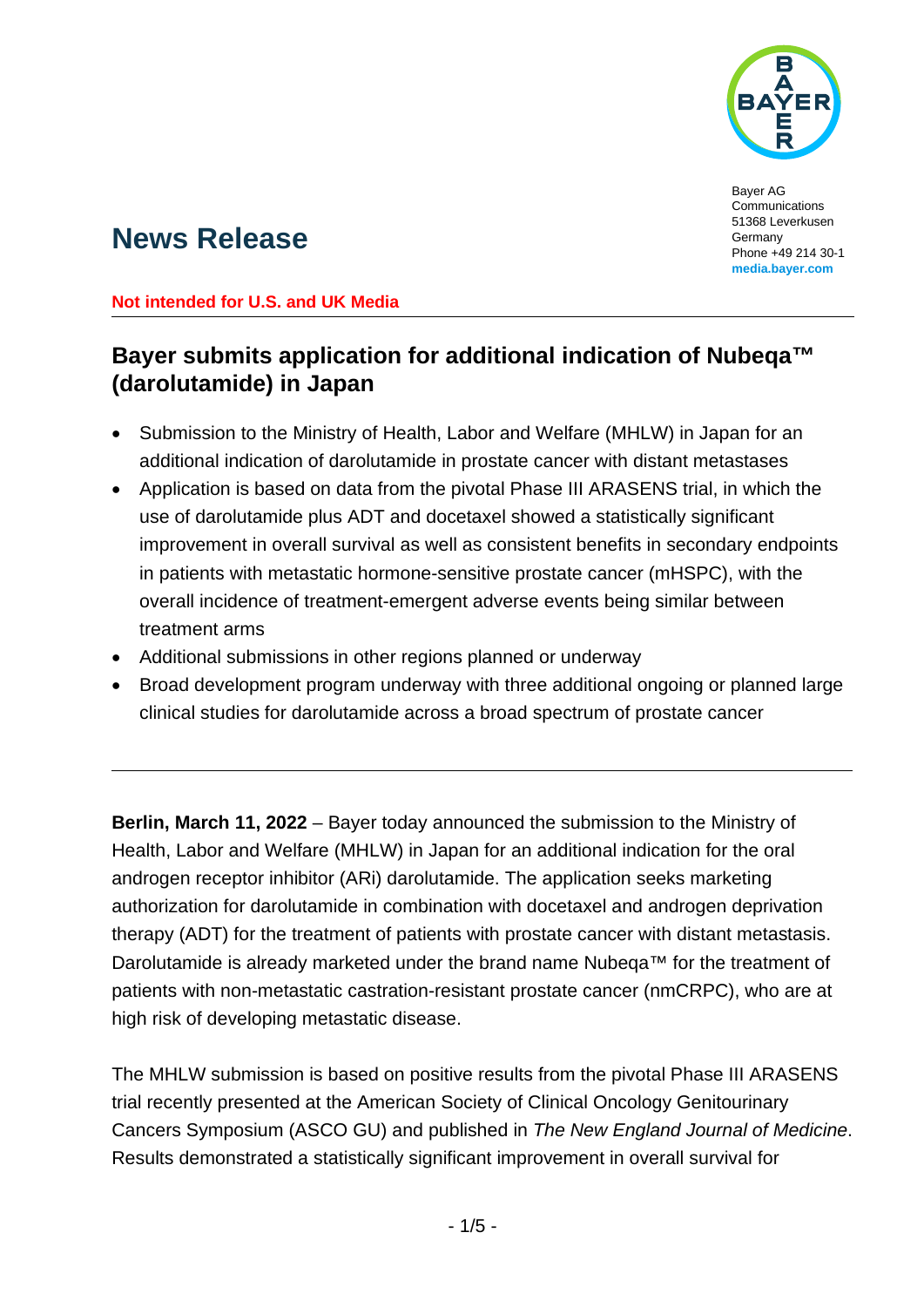darolutamide plus ADT and docetaxel compared to ADT plus docetaxel in men with metastatic hormone-sensitive prostate cancer (mHSPC).

"Prostate cancer is the most common new cancer diagnosis in Japanese men annually. Despite treatment advancements, for a large proportion of patients living with mHSPC, their disease will progress within 2-3 years. This highlights the unmet medical need for new and differentiated therapeutic options earlier in the patient's treatment journey," said Christine Roth, Member of the Executive Committee of Bayer's Pharmaceutical Division and Head of the Oncology Strategic Business Unit at Bayer. "The submission to the MHLW for darolutamide in this new indication is an important next step in Bayer's commitment to bring forward a potential new therapy for eligible patients with mHSPC to extend lives and delay disease progression, while providing a promising safety profile."

Darolutamide is already approved in more than 60 markets around the world, including the U.S., the European Union (EU), Japan and China, under the brand name Nubeqa™, for the treatment of patients with non-metastatic castration-resistant prostate cancer (nmCRPC), who are at high risk of developing metastatic disease. The product is developed jointly by Bayer and Orion Corporation, a globally operating Finnish pharmaceutical company.

Additional filings for the indication of mHSPC have been made in the US and in the EU, and filings in additional regions are underway or planned. The compound is also being investigated in further studies across various stages of prostate cancer, including another Phase III trial in mHSPC (ARANOTE) as well as an ANZUP-led international co-operative group Phase III trial, evaluating darolutamide as an adjuvant treatment for localized prostate cancer with very high risk of recurrence (DASL-HiCaP, ANZUP1801).

## **About the ARASENS Trial**

The ARASENS trial is the only randomized, Phase III, multi-center, double-blind, trial which was prospectively designed to compare the use of a second-generation ARi plus ADT and docetaxel to ADT plus docetaxel (a guideline recommended standard-of-care) in mHSPC. A total of 1,306 newly diagnosed patients were randomized in a 1:1 ratio to receive 600 mg of darolutamide twice a day or matching placebo, plus ADT and docetaxel.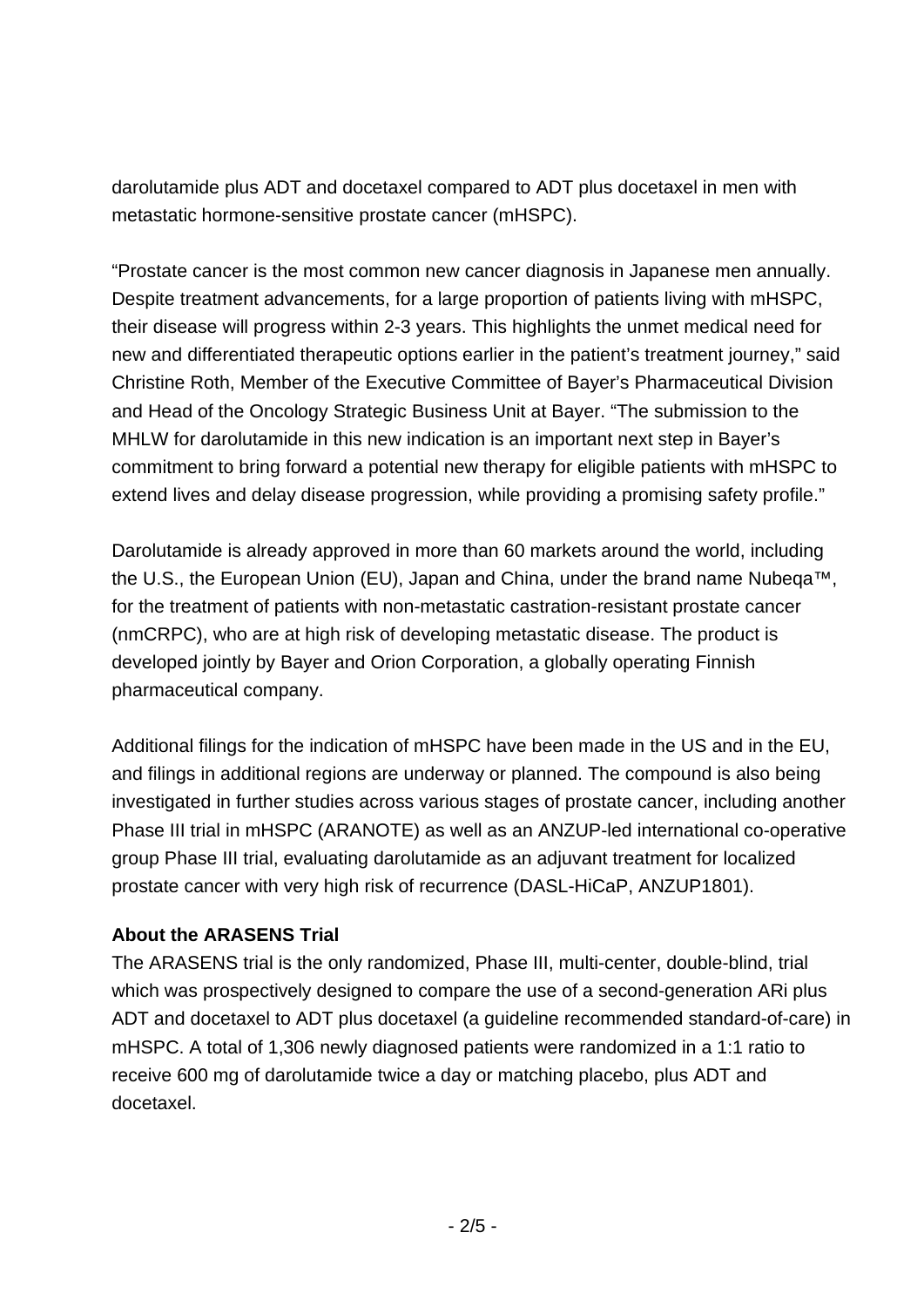The primary endpoint of this trial was overall survival (OS). Secondary endpoints included time to castration-resistant prostate cancer (CRPC), time to pain progression, time to first symptomatic skeletal event (SSE), time to initiation of subsequent anticancer therapy, all measured at 12‐week intervals, as well as adverse events (AEs) as a measure of safety and tolerability.

#### **About Metastatic Hormone-Sensitive Prostate Cancer**

Prostate cancer is the second most commonly diagnosed malignancy in men worldwide. In 2020, an estimated 1.4 million men were diagnosed with prostate cancer, and about 375,000 died from the disease worldwide.1

At the time of diagnosis, most men have localized prostate cancer, meaning their cancer is confined to the prostate gland and can be treated with curative surgery or radiotherapy. Upon relapse when the disease will metastasize or spread, androgen deprivation therapy (ADT) is the cornerstone of treatment for this hormone-sensitive disease. Approximately 5% of men will already suffer from prostate cancer with distant metastases when first diagnosed. Current treatment options for men with metastatic hormone-sensitive prostate cancer (mHSPC) include hormone therapy, such as ADT, androgen receptor pathway inhibitors plus ADT or a combination of the chemotherapy docetaxel and ADT. Despite these treatments, a large proportion of men with mHSPC will eventually progress to metastatic castration-resistant prostate cancer (mCRPC), a condition with limited survival.

## **About Nubeqa™ (darolutamide)**

Darolutamide is an oral androgen receptor inhibitor (ARi) with a distinct chemical structure that binds to the receptor with high affinity and exhibits strong antagonistic activity, thereby inhibiting the receptor function and the growth of prostate cancer cells. The low potential for blood-brain barrier penetration for darolutamide is supported by preclinical models and neuroimaging data in healthy humans. A low blood-brain barrier penetration would explain the overall low incidence of central nervous system (CNS)-related adverse events (AEs) compared to placebo as seen in the ARAMIS Phase III trial and the improved verbal learning and memory observed in the darolutamide arm of the Phase II ODENZA trial.

The product is approved under the brand name Nubeqa™ in more than 60 markets around the world, including the U.S., EU, Japan, China, for the treatment of patients with non-metastatic castration-resistant prostate cancer (nmCRPC), who are at high risk of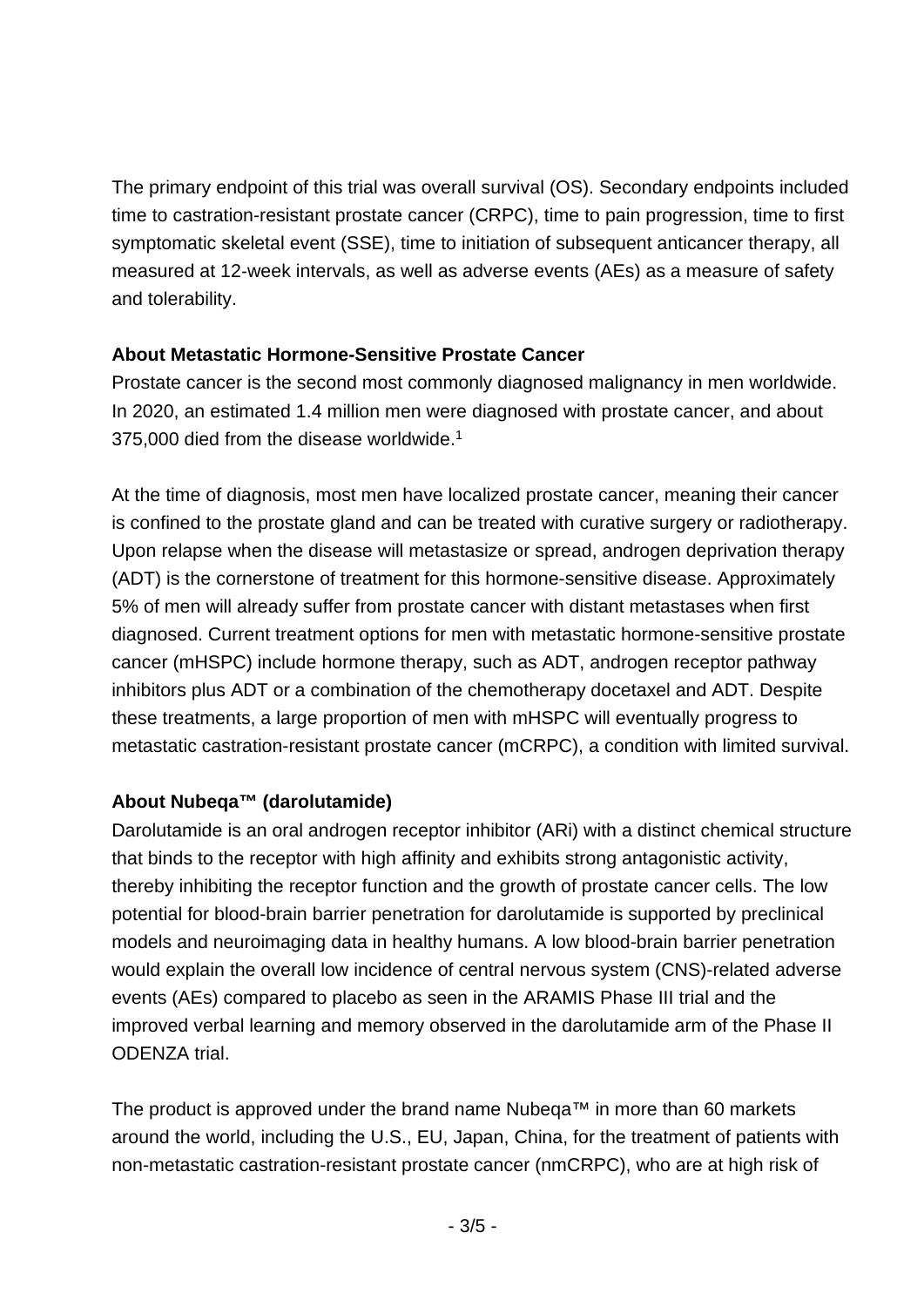developing metastatic disease. The compound is also being investigated in further studies across various stages of prostate cancer, including another Phase III trial in mHSPC (ARANOTE) as well as an ANZUP-led international co-operative group Phase III trial, evaluating darolutamide as an adjuvant treatment for localized prostate cancer with very high risk of recurrence (DASL-HiCaP, ANZUP1801). Information about these trials can be found at [www.clinicaltrials.gov.](https://www.clinicaltrials.gov/)

#### **About Prostate Cancer at Bayer**

Bayer is committed to delivering science for a better life by advancing a portfolio of innovative treatments. The company has the passion and determination to develop new medicines that help improve and extend the lives of people living with cancer. Prostate cancer is the second most commonly diagnosed cancer in men1 and a key area of focus for Bayer. The company's franchise includes two products on the market (Nubeqa™ and Xofigo™) and several compounds in development, including a unique approach of advancing targeted alpha therapies. Bayer is focused on addressing the unique needs of prostate cancer patients, providing treatments that extend their lives throughout the different stages of the disease and allowing them to continue their everyday activities, so that they can live longer, better lives.

#### **About Bayer**

Bayer is a global enterprise with core competencies in the life science fields of health care and nutrition. Its products and services are designed to help people and planet thrive by supporting efforts to master the major challenges presented by a growing and aging global population. Bayer is committed to drive sustainable development and generate a positive impact with its businesses. At the same time, the Group aims to increase its earning power and create value through innovation and growth. The Bayer brand stands for trust, reliability and quality throughout the world. In fiscal 2021, the Group employed around 100,000 people and had sales of 44.1 billion euros. R&D expenses before special items amounted to 5.3 billion euros. For more information, go to [www.bayer.com.](http://www.bayer.com/)

Contact for media inquiries: **Anna Koch, phone +49 30 468-15942** Email: [anna.koch@bayer.com](mailto:anna.koch@bayer.com)